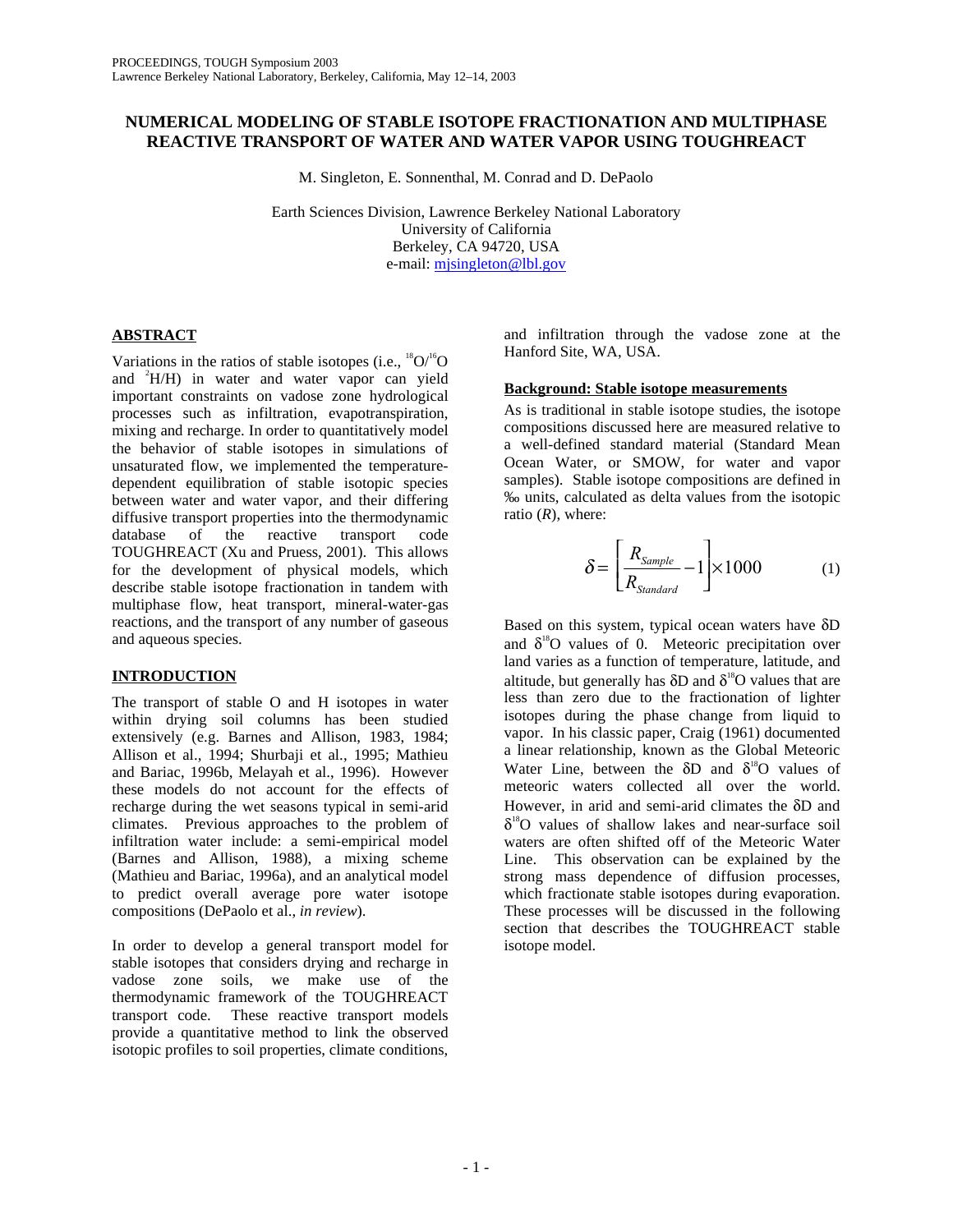

*Figure 1. Hydrogen and oxygen isotope compositions of soil waters collected from the Hanford vadose zone.* 

## **RESULTS AND DISCUSSION**

### **Stable isotopes in TOUGHREACT**

Any approach to predicting stable isotope profiles in drying soils must consider the complex interaction of multiple processes (drainage, temperature effects on flow and isotope fractionation, diffusive transport, etc.). Developing tractable mathematical equations for these processes requires simplification, which leads to analytical methods that are not easily adapted to field conditions. Likewise, previous numerical models have relied on simplifications such as neglecting the temperature dependence of isotope fractionation or using non-dimensional parameters to define flow regimes (vapor-dominated vs. liquiddominated). Furthermore, the existing models are not readily applicable to developed transport model meshes and hydraulic parameters, making it difficult to link observed isotope compositions with hydrological processes.

The approach described here differs markedly from previous methods to simulate isotope transport. Rather than accounting for isotopes as non-reactive tracers, TOUGHREACT isotope models treat the water isotope species as reactive constituents within the transport model. TOUGHREACT couples the hydraulic transport capabilities of TOUGH2 (Pruess, 1991) with reactive transport based on thermodynamic principles of chemical equilibrium and kinetics (Xu and Pruess, 2001). The general equilibrium reaction considered here is:

$$
Vapor \xleftarrow{conclassification} water \qquad (2)
$$

The temperature-dependent equilibrium constant for this reaction is calculated based on the well-known steam table equations (International Formulation Committee, 1967).

Similarly, isotope exchange reactions can be described by equilibrium constants, defined in the standard thermodynamic form as the quotient of the activities of the products and reactants (Criss, 1999). The isotope exchange reactions relevant to liquidvapor fractionation are:

$$
H_2^{16}O_{vap} \xrightarrow{conclusion \atop \text{evaporation}} H_2^{16}O_{liq} \tag{3}
$$

$$
H_2^{18}O_{vap} \xrightarrow{conclusion \atop \text{evaporation}} H_2^{18}O_{liq} \tag{4}
$$

$$
{}^{1}H_{2}O_{vap} \xrightarrow{\frac{condensation}{\longleftarrow} {}^{1}H_{2}O_{liq}} \qquad (5)
$$

$$
{}^{1}H^{2}HO_{vap} \xleftarrow[\text{evaporation}]{\text{condensation}} {}^{1}H^{2}HO_{liq}
$$
 (6)

The temperature-dependent equilibrium constants for hydrogen and oxygen isotopes of water during liquidvapor exchange are calculated based on the experimentally determined fractionation factors of Horita and Wesolowski (1994), which are valid from the freezing point to the critical temperature of water.

In addition to phase changes, the presence of a strong isotopic and concentration gradient (i.e. low humidity in the atmospheric boundary layer), fractionates water isotopes by diffusion as a result of their differing molecular masses and molecular diameters. Temperature gradients have a complex effect on the diffusion and isotopic exchange of stable isotopes, but to simplify the interpretation of model results, these effects will be addressed in a future study. We follow the common assumption that all isotopomers of water have the same molecular diameter. Therefore, the fractionation of stable isotopes by diffusion is a function of their respective masses (  $H_2^{18}O > HDO > H_2O$ )

By implementing the differing diffusive transport properties and isotope equilibration of water isotopomers into the thermodynamic database of TOUGHREACT, it is possible to consider stable isotope transport in any geologic context that can be described by a TOUGH2-based hydraulic model. The only requirement is that the stable isotope compositions relevant to the system have been established by sample measurements.

# **Model applications**

TOUGHREACT isotope transport models are used to explain the stable isotope compositions of vadose zone pore water samples from the Hanford Site in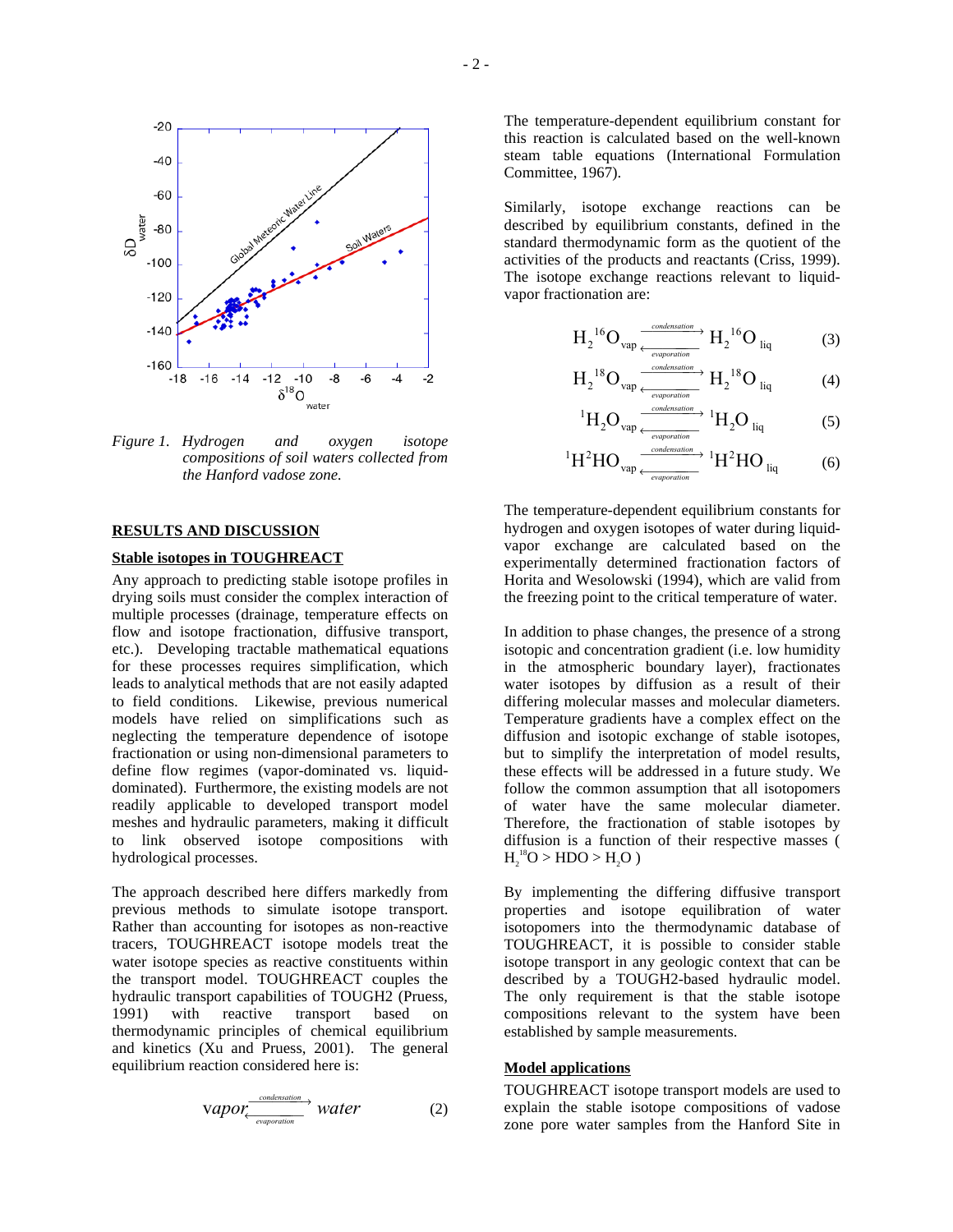south-central Washington state, USA. During the Cold War, plutonium for nuclear weapons was produced and separated from other reactor products at the Hanford Site, which led to the contamination of the vadose zone and local groundwater from spills and leaks of radioactive materials. Long-term remediation efforts will require a detailed understanding of fluid flux through the vadose zone under various climatic conditions to predict how contamination will impact the Columbia River and other regional water resources.

#### *Hanford climate*

Like many semi-arid localities, local precipitation at Hanford exhibits strong seasonal fluctuations from averages around 2.6 cm/month during the winter months to 0.7 cm/month during the dryer summer months (Gee et al., 1992; Hoitink et al., 2002). The precipitation variations are accompanied by similar shifts in average temperature and humidity, from approximately 70% at 1 C in the winter to 40% at 22 C in the summer (Hoitink et al., 2002).

Samples of near-surface atmospheric vapor collected in August 2002, at the Hanford VZ300N site have an average  $\delta^{18}O$  value of –21 ‰ and an average  $\delta D$  of – 146 ‰. Although the isotope composition of atmospheric humidity may change in response to regional weather patterns, the August samples represent likely values for the summer months, when evaporation is most effective.

#### *Hanford vadose zone samples*

An ongoing collaborative effort between LBNL's Center for Isotope Geochemistry and researchers at Pacific Northwest National Lab, has resulted in more than 100 stable isotopic measurements of pore waters from sediment core samples collected at Hanford. The locations of these cores include both homogenous sediments and layered sedimentary sequences from vegetated and non-vegetated sites.<br>Evaporation and isotopic equilibration with Evaporation and isotopic equilibration with atmospheric water vapor has shifted unsaturated zone pore waters at Hanford off of the local meteoric water line (Figure 1). Pore waters in the upper 2m are most strongly affected (Figure 2), and have  $\delta^{18}O$  values up to –3.8 ‰ and δD values up to –75 ‰. The isotopic compositions of deeper pore waters vary with grain size and moisture content, but generally have average  $\delta^{18}$ O values around -14.5 ‰, which represents a shift of about +2.5 ‰ from precipitation and local groundwater (DePaolo et al., *in review*).



*Figure 2.* Soil water  $\delta^8O$  values with depth in the *Hanford vadose zone. Below the evaporation zone, soil waters* δ *18O values are shifted 2.5 ‰ (dashed line) higher than local precipitation (-16.5 ‰)* 

#### **TOUGHREACT model results:**

#### *Drying soil*

To facilitate qualitative comparisons with data and model results from previous studies of drying soil columns, TOUGHREACT simulations of stable isotope transport were carried out using three hypothetical soil types with no input from infiltration (Figure 3). The general features shown in Figure 3 are consistent with data from soil waters collected throughout the world, and described using analytical models (Barnes and Allison, 1983, 1984; Allison et al., 1994) and numerical methods (Shurbaji et al., 1995; Mathieu and Bariac, 1996a, Melayah et al., 1996). Namely, a vapor-dominated zone at the top reaches a peak ( $\delta^{18}O_{MAX}$ ), followed by decreasing  $\delta^{18}O$ with depth.

As demonstrated in Figure 3, the value for  $\delta^{18}O_{MAX}$  in the soil column is controlled by the concentration (i.e. humidity) and isotopic composition of atmospheric vapor (h=40% and  $\delta^{18}O = -21\%$  for all three soils). However the variation in  $\delta^{18}O$  with depth is related to soil properties, which determine the transport and distribution of water and water vapor in the column.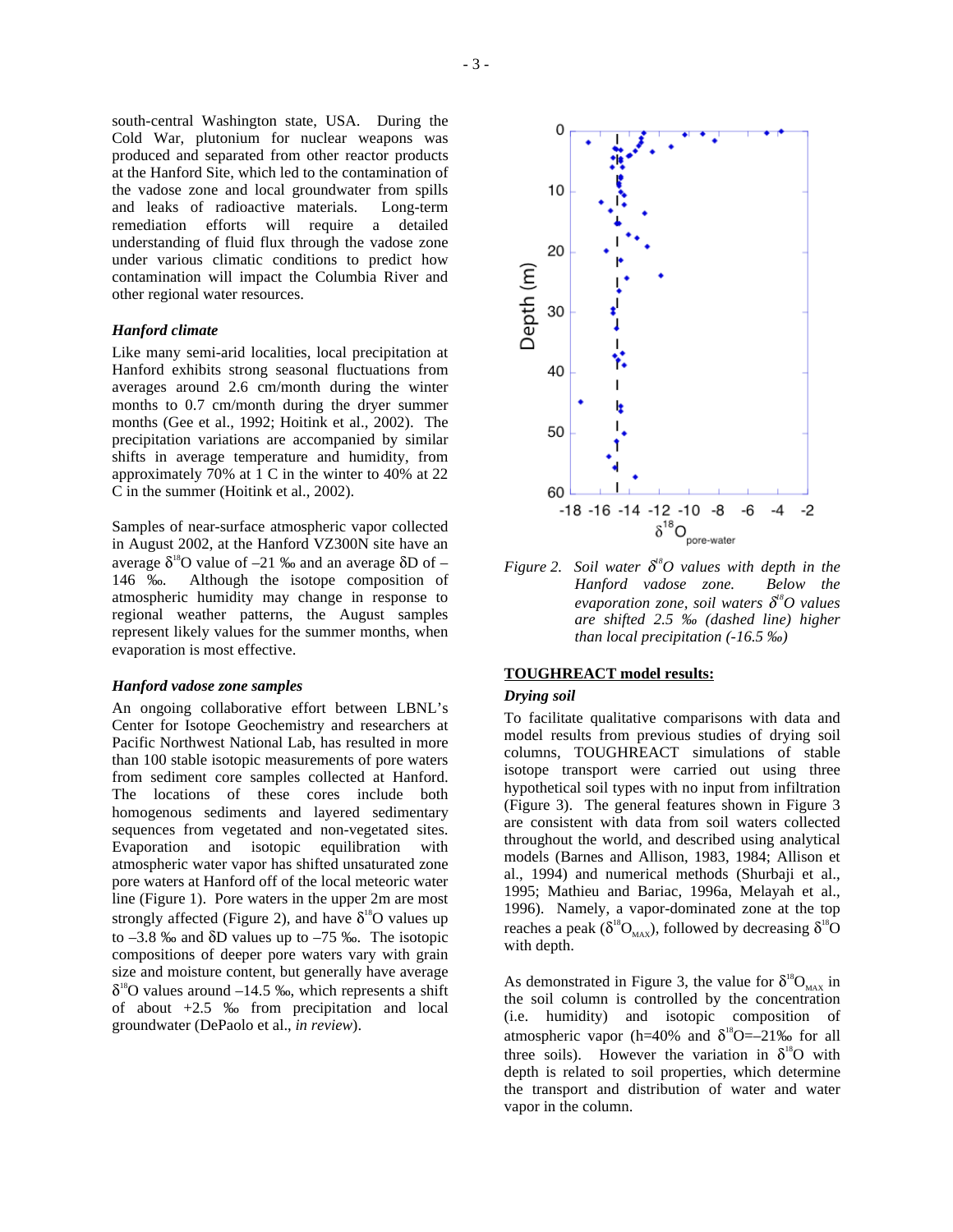

*Figure 3. TOUGHREACT stable isotope model results for three hypothetical soil types: clayey-sand ("CS"), silty-sand ("SS"), and medium sand ("MS"). Starting from an initial pore water* δ *18O value similar to precipitation at Hanford (–16.5 ‰), the model soils were subjected to 20 years of drying in an atmosphere with h=40% and*   $\delta^{^{8}}O_{\rm{vap}}$ =-21 ‰.

### *Infiltration*

The examples of drying soil columns discussed in the previous section are useful for understanding the effects of evaporation that predominate during dry months. However, infiltration ranges from 0.1 to 200 mm at the Hanford site (Gee et al, 1992), and has a significant effect on stable isotope profiles in the Hanford vadose zone.

#### **Constant infiltration**

In simple terms, infiltration can be considered as a constant flux of water at the surface, equal to the average annual infiltration rate. This constant flux model (Figure 4) should predict the average isotopic shift in vadose zone pore waters due to evaporation at the surface. An infiltration rate of 5 cm/yr results in average pore water  $\delta^{18}O$  values that are higher than the precipitation waters  $(\delta^{18}O = -16.5 \text{ %})$ , and depends on soil properties as predicted by the analytical model of DePaolo et al. (*in review*).



*Figure 4. Model steady-state* δ *18O values calculated for the atmosphere and soils discussed in Figure 3, but with a constant infiltration of 5 cm/yr of water with a* δ *18O value of -16.5‰.* 

#### **Periodic infiltration**

Under a constant infiltration flux, the lack of dry periods prevents the formation of high  $\delta^{18}O$  and  $\delta D$ "bulges" commonly observed in arid and semi-arid soil cores. As a more realistic alternative, pulses of infiltration are used to approximate the wet and dry seasons at Hanford so that all of the recharge (5 cm/yr) comes during 0.3 yr wet periods that are followed 0.7 year dry periods. For a "silty sand" similar to the Hanford Formation sands, these alternating wet and dry seasons result in an undulating pattern of pore water  $\delta^{18}O$  values in the top 2m, and provide a possible explanation for the patterns of  $\delta^{18}O$  values observed at the from samples collected in the Hanford vadose zone (Figure 5).

With pulsed infiltration, there is a zone of evaporation at the top during the dry season, but below that the  $\delta^{18}$ O and values decrease toward the precipitation value where water from the previous rain event infiltrated deeper than the evaporation front. Model results predict that a second set of these evaporation and preserved rain compositions may be present from 1-2 m depth. Below about 2.5 m depth the  $\delta^{18}$ O values reach a steady-state value similar to constant infiltration conditions.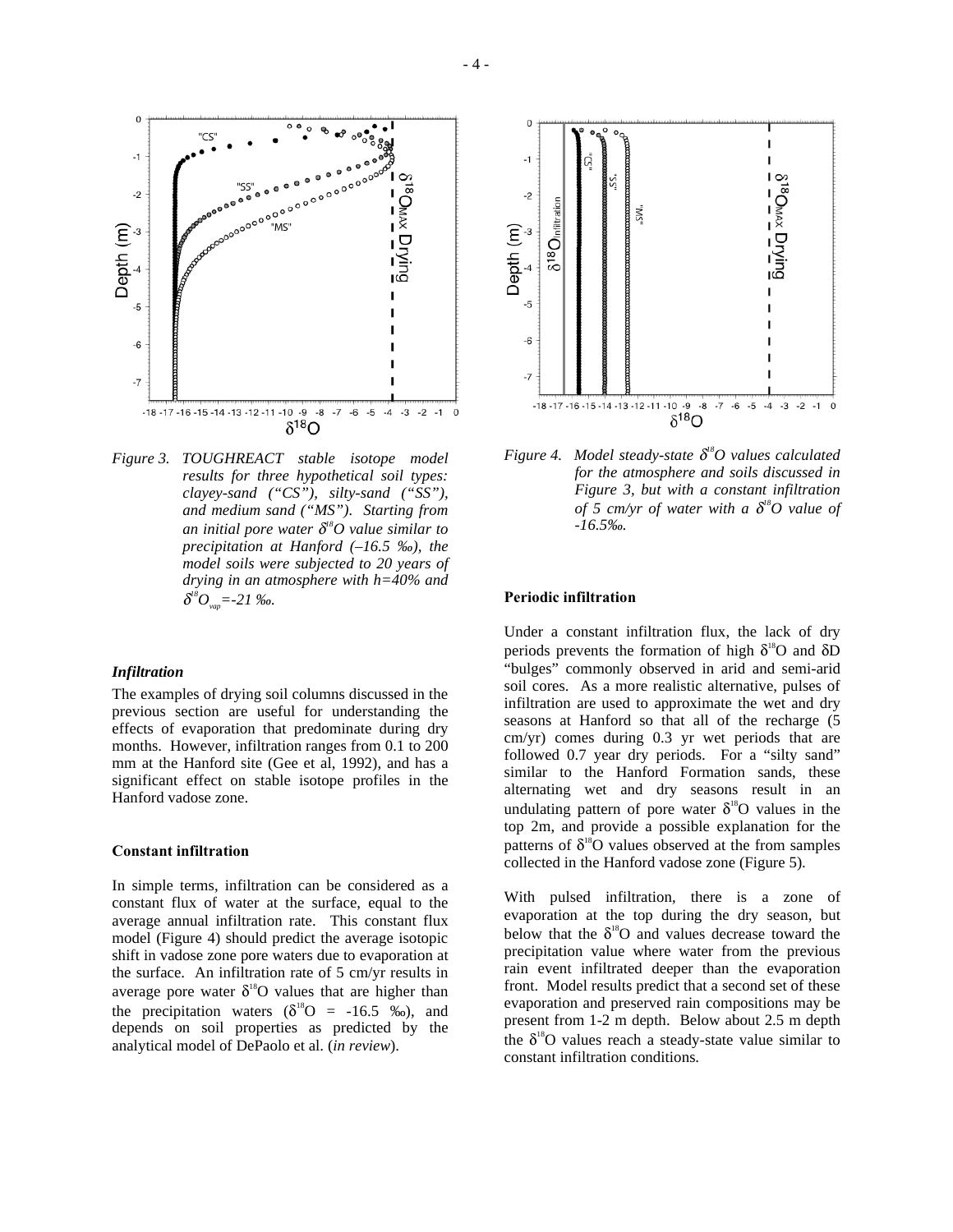



#### **CONCLUSIONS**

The reactive transport capabilities of TOUGHREACT are applied to a new model of stable isotope transport in unsaturated soils. Onedimensional model results of pore water  $\delta^{18}O$  values compare well with depth profiles observed at Hanford and with published data from arid localities. These models provide a method to quantitatively link the observed isotopic profiles to soil properties, climate conditions, and infiltration through the vadose zone.

Work is in progress to use TOUGHREACT stable isotope models to: (1) consider the effects of recharge in conjunction with temperature gradients have on stable isotope transport in unsaturated soil columns, (2) make use of stable isotope measurements from the Drift Scale Heater Test at Yucca Mountain to provide constraints on vapor diffusion through the matrix and fractures in a boiling, fractured-rock system (3) predict soil gas isotope compositions for use in detection of buried radioactive and mixed waste.

### **ACKNOWLEDGMENTS**

Funding was provided by the Department of Energy under contract DE-AC06-76RL01830 through the Hanford Science and Technology Program.

#### **REFERENCES**

Allison, G. B., G. W. Gee, and S. W. Tyler, Vadosezone techniques for estimating groundwater recharge in arid and semiarid regions, *Soil Sci. Soc. Am. J., 58*, 6-14, 1994.

Barnes, C. J., and G. B. Allison, The distribution of deuterium and oxygen 18 in dry soils, 1, Theory, *J. Hydrol., 60*, 141-156, 1983.

Barnes, C. J., and G. B. Allison, The distribution of deuterium and oxygen 18 in dry soils, 3, Theory for non-isothermal water movement, *J. Hydrol., 74*, 119- 135, 1984.

Barnes, C. J., and G. B. Allison, Water movement in the unsaturated zone using stable isotopes of hydrogen and oxygen, *J. Hydrol., 100*, 143-176, 1988.

Craig, H., Isotopic variations in meteoric waters. *Science*, *133*, 1702-1703, 1961.

Criss, R.E., *Principles of Stable Isotope Distribution*. Oxford University Press, New York, 246 p., 1999.

DePaolo, D.J, M.E. Conrad, K. Maher, and G.W. Gee, Oxygen and hydrogen isotopes in pore fluids from a 70m-thick vadose zone soil section at Hanford, Washington: Implications for recharge and horizontal fluid movement, *Vadose Zone Journal*, *in review*.

Gee, G.W., Fayer M.J., Rockhold, M.L., and Campbell, M.D. Variations in recharge at the Hanford Site, *Northwest Science*, *66,* 237-250, 1992.

Hoitink, D. J., Ramsdell, J. V. Burk, . K. W., Shaw, W. J., PNNL-13859, 2002.

Horita, J. and Wesolowski, D.J., Liquid-vapor fractionation of oxygen and hydrogen isotopes of water from the freezing to the critical temperature, *Geochim. Cosmochim. Acta*, 58 (16), 3425-3437, 1994.

Mathieu, R., and T. Bariac, A numerical model for the simulation of stable isotopes profiles in drying soils, *J. Geophys. Res.*:101, 12,685-12,696, 1996a.

Mathieu, R., and T. Bariac, 1996, An isotopic study  $(^{2}H$  and  $^{18}O$ ) of water movements in clayey soils under a semiarid climate, *Water Reour. Res.*:32 (4), 779-789, 1996b.